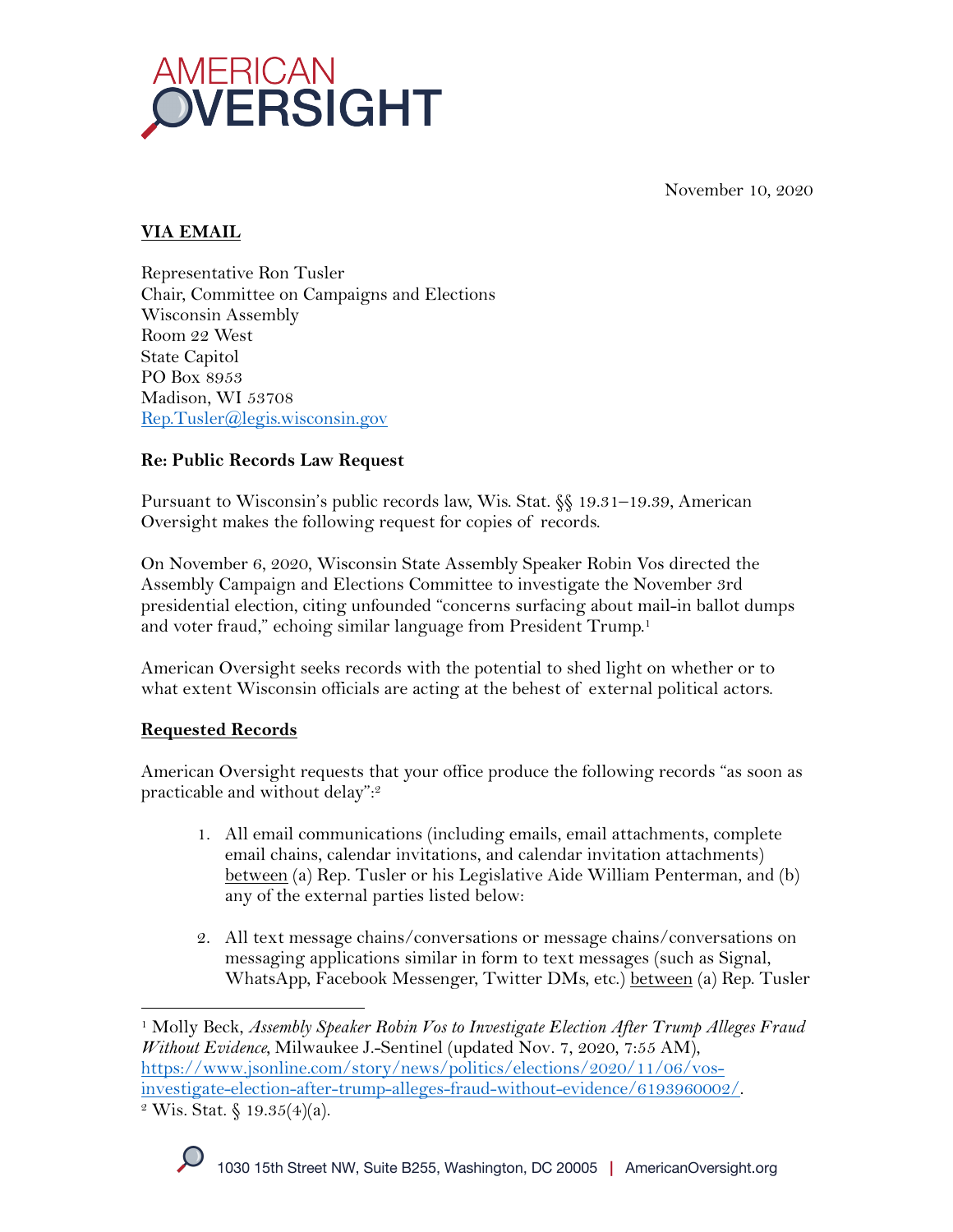or his Legislative Aide William Penterman, and (b) any of the external parties listed below:

# **External Parties:**

- a. Anyone communicating from an email address ending in @donaldtrump.com, @donaldjtrump.com, @trumpvictory.com, or @trumporg.com
- b. John Gore, Alex Popatov, or anyone communicating from an email address ending in @jonesday.com
- c. Justin Clark, Nathan Groth, Stefan Passantino, or anyone communicating from an email address ending in @michaelbest.com
- d. Kory Langhofer, Thomas Basile, or anyone communicating from an email address ending in @statecraftlaw.com
- e. Brett Johnson, Eric Spencer, or anyone communicating from an email address ending in  $@s$  wlaw.com
- f. Anyone communicating from an email address ending in @gop.com, @rnchq.com, @wisgop.org, or @wisgop.info
- g. Jason Stuckey (including, but not limited to, at jstuckey@bricker.com)
- h. Jason Torchinsky (including, but not limited to, at jtorchinsky@hvjt.law)
- i. Tom Fitton or anyone communicating from an email address ending in @judicialwatch.org
- j. Catherine Engelbrecht, or anyone communicating from an email address ending in @truethevote.org
- k. J. Christian Adams, Logan Churchwell, or anyone communicating from an email address ending in @publicinterestlegal.org or @electionlawcenter.com
- l. Hans von Spakovsky or anyone communicating from an email address ending in @heritage.org
- m. James O'Keefe or anyone communicating from an email address ending in @projectveritas.com or @projectveritasaction.com
- n. Jay Sekulow or anyone communicating from an email address ending in @aclj.org
- o. Matt Schlapp or anyone communicating from an email address ending in @conservative.org
- p. Rudolph Giuliani, or anyone communicating on his behalf (such as Jo Ann Zafonte, Christianne Allen, Beau Wagner, or anyone communicating from an email address ending in @giulianisecurity.com, giulianipartners.com, gdcillc.com)
- q. Anyone communicating from an email address ending in mail.house.gov or senate.gov
- r. Anyone communicating from an email address ending in @lindseygraham.com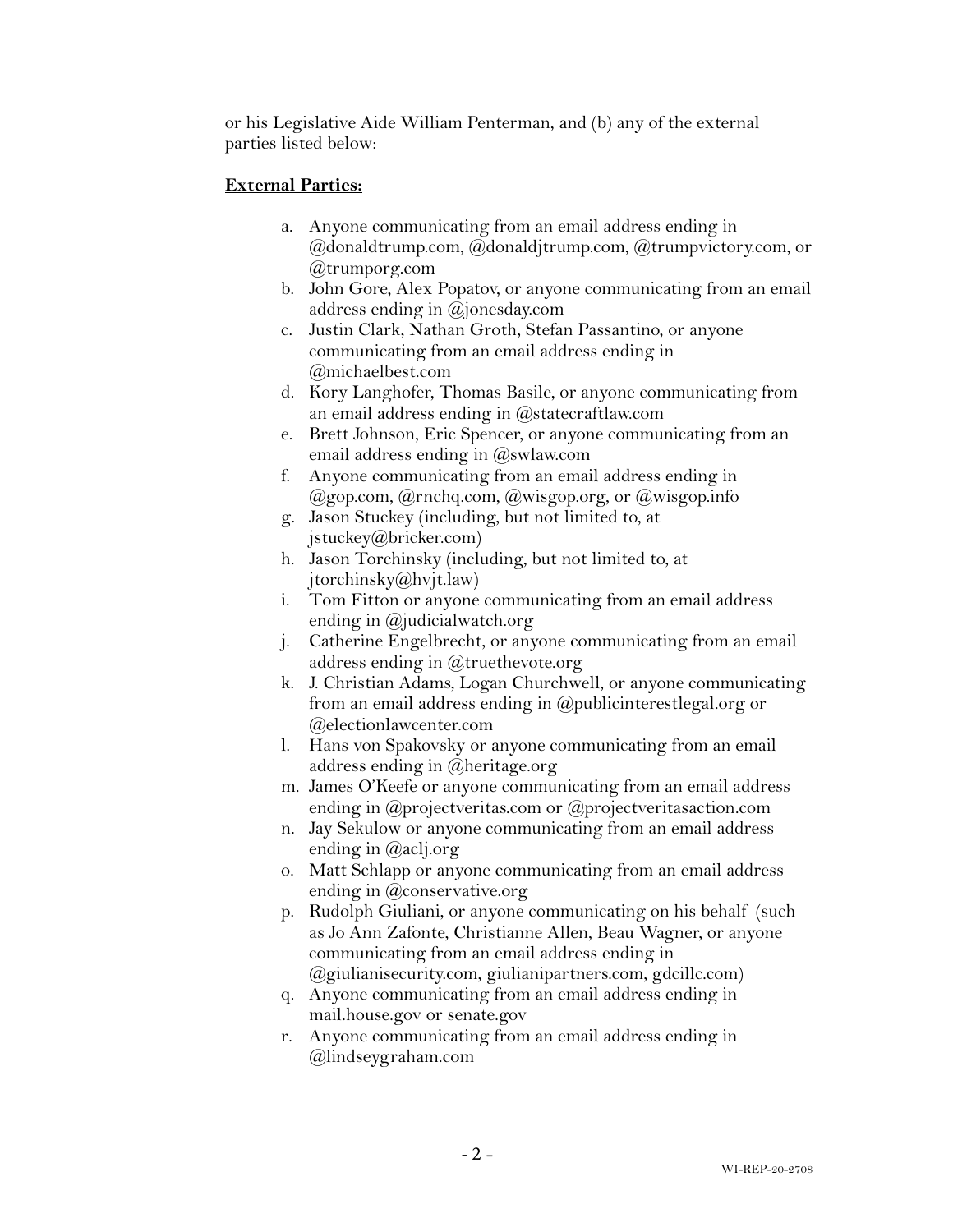For ease of reference, American Oversight has included email addresses where possible for the external parties listed. To be clear, however, American Oversight's request is not limited to email communications. Text messages or other messages similar in form to text messages between the listed parties are responsive to item 2 of this request.

Please note that American Oversight does not seek, and that this request specifically excludes, the initial mailing of news clips or other massdistribution emails. However, subsequent communications forwarding such emails are responsive to this request. In other words, for example, if Rep. Tusler received a mass-distribution news clip email from the Honest Elections Project, that initial email would not be responsive to this request. However, if Rep. Tusler forwarded that email to another individual with his own commentary, that subsequent message would be responsive to this request and should be produced.

Please provide all responsive records from October 26, 2020, through the date the search is conducted.

#### **Fee Waiver Request**

In accordance with Wis. Stat. § 19.35(3)(e), American Oversight respectfully requests that the records be produced without charge. Providing American Oversight with a waiver of fees is in the "public interest" because American Oversight will, in accordance with its organizational mission, make the records available to the public without charge. These disclosures will likely contribute to a better understanding of relevant government procedures by the general public.

American Oversight's work is aimed solely at serving the public interest. As a  $501(c)(3)$ nonprofit, American Oversight does not have a commercial purpose and the release of the information requested is not in American Oversight's financial interest. Rather, American Oversight's mission is to serve the public by promoting transparency in government, educating the public about government activities, and ensuring the accountability of government officials. American Oversight uses the information gathered, and its analysis of it, to educate the public through reports, press releases, or other media.3 American Oversight also makes materials it gathers available on its public

<sup>3</sup> *See generally News*, American Oversight, https://www.americanoversight.org/blog; *State Accountability Project, American Oversight*,

https://www.americanoversight.org/areas\_of\_investigation/state-local-investigations; *see, e.g., State Government Contacts with Voting-Restriction Activists*, American Oversight, https://www.americanoversight.org/investigation/state-government-contacts-withvoting-restriction-activists; *Wisconsin Documents Offer Window into Early Uncertainty over COVID-19*, American Oversight, https://www.americanoversight.org/wisconsindocuments-offer-window-into-early-uncertainty-over-covid-19.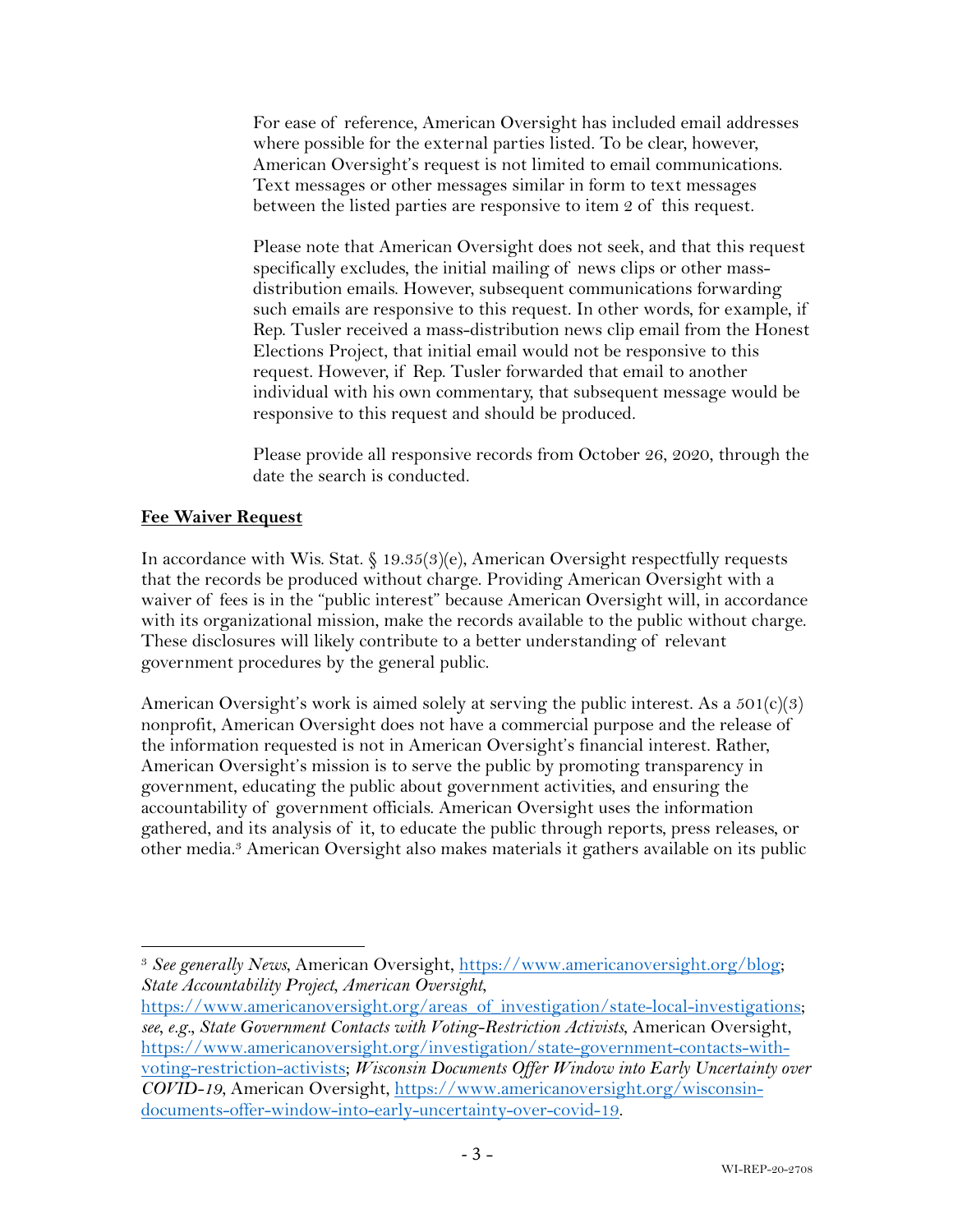website<sup>4</sup> and promotes their availability on social media platforms, such as Facebook and Twitter.<sup>5</sup>

The public has a significant interest in the conduct of elections in the state of Wisconsin. Records with the potential to shed light on this matter would contribute significantly to public understanding of operations of the government, including whether or to what extent entities external to the government may be attempting to exert influence over election administration. American Oversight is committed to transparency and makes the responses agencies provide to public records requests publicly available, and the public's understanding of the government's activities would be enhanced through American Oversight's analysis and publication of these records.

American Oversight asks that if its request for a fee waiver is denied in whole or in part, that you contact us prior to incurring any costs.

# **Guidance Regarding the Search & Processing of Requested Records**

American Oversight seeks all responsive records regardless of format, medium, or physical characteristics. Our request also includes any attachments to these records. **No category of material should be omitted from search, collection, and production.**

Please search all locations and systems likely to have responsive records regarding official business. **You may not exclude searches of files or emails in the personal custody of your officials, such as personal email accounts.** Emails conducting government business sent or received on the personal account of the authority's officer or employee constitutes a record for purposes of Wisconsin's public records laws.6

In the event some portions of the requested records are properly exempt from disclosure, please disclose any reasonably segregable non-exempt portions of the requested records.7 If it is your position that a document contains non-exempt segments, but that those non-exempt segments are so dispersed throughout the document as to make segregation impossible, please state what portion of the document is non-exempt, and how the material is dispersed throughout the document. If a request is denied in whole, please state specifically that it is not reasonable to segregate portions of the record for release.

<sup>4</sup> *Documents,* American Oversight, https://www.americanoversight.org/documents.

 $5$  American Oversight currently has approximately 15,600 page likes on Facebook and 106,100 followers on Twitter. American Oversight, Facebook,

https://www.facebook.com/weareoversight/ (last visited Nov. 10, 2020); American Oversight (@weareoversight), Twitter, https://twitter.com/weareoversight (last visited Nov. 10, 2020).

<sup>6</sup> Wisc. Dep't of J., *Wisconsin Public Records Law Compliance Guide*, Oct. 2019, at 3, https://www.doj.state.wi.us/sites/default/files/office-opengovernment/Resources/PRL-GUIDE.pdf.<br>7 Wis. Stat. § 19.36(6).